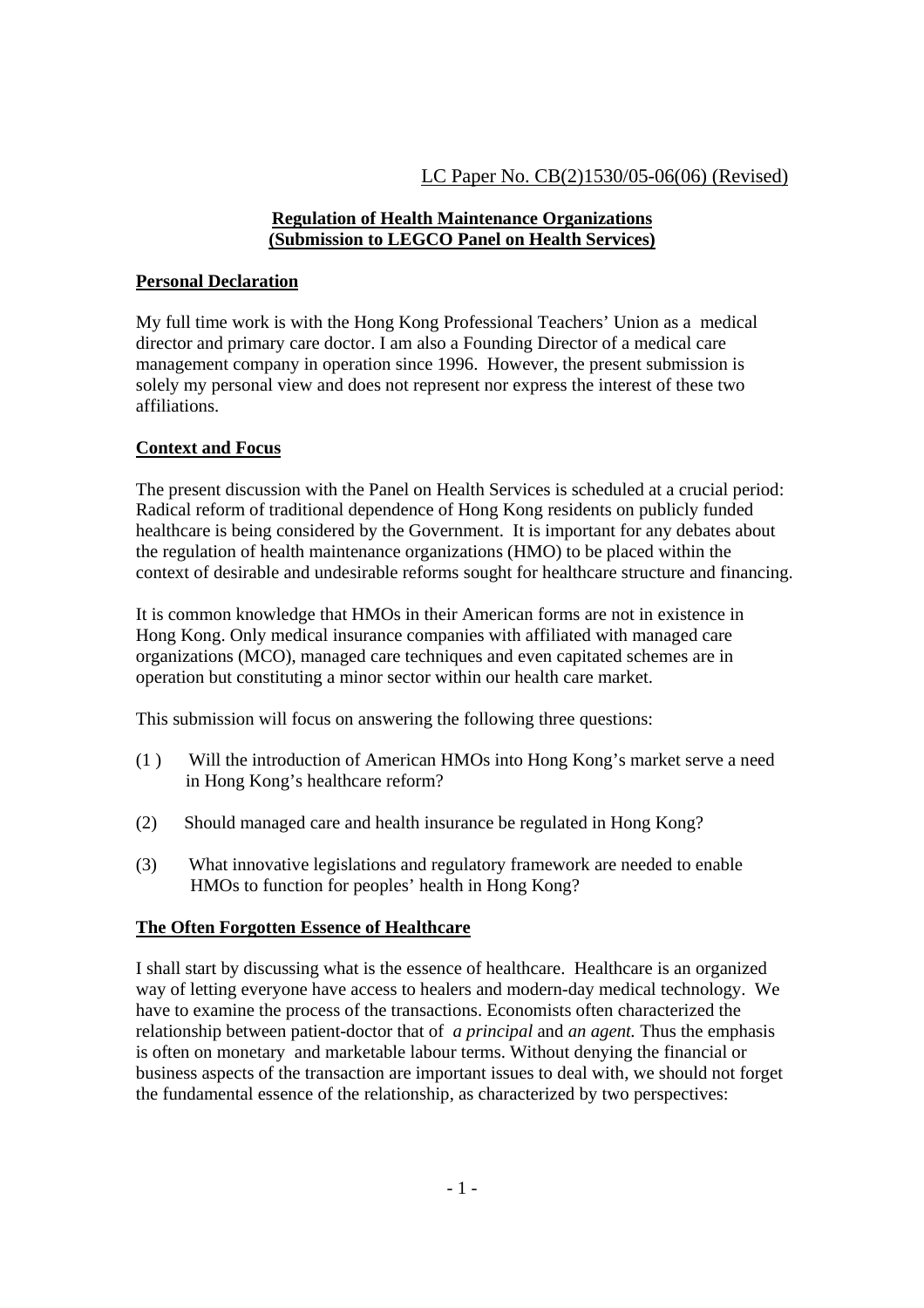One was provided by a sociologist James Coleman, in describing the trust of seriously ill patients in their doctors as "in which the risk one takes depends on the performance of another actor" (1). David Mechanic and Mark Schlesinger (2) described this relationship more comprehensively, "the success of medical care depends most importantly on patients' trust that their physicians are competent, take appropriate responsibility and control, and give their patients' welfare the highest priority". It is precisely this trust relationship that requires doctors to be selfless and dedicated as is dictated by their professional ethics.

## **I THE REDEEMABLE FEATURES OF HMOS**

### *Will the introduction of American HMOs into Hong Kong's market serve a need in Hong Kong's healthcare reform?*

The pioneer form of HMO started in 1930 in south California, when an ingenous doctor devised the first capitation plan for healthcare payment. Since most of the construction workers he served could not pay for the medical service they badly needed, he initiated a scheme whereby each worker would pay a small amount every week to the scheme and enjoyed all subsequent medical care as frequently as needed. In 1937, a benevolent industrialist, Edgar Kaiser was thinking of ways to maintain the health of workers he employed to build the Grand Coulee Dam in Washington. He persuaded Dr. Sydney Garfield, the capitation scheme creator, to implement a pre-paid health plan with joint contributions from employees and employer. Hence Kaiser and Garfield actually started the first HMO, which went on to become the present-day Kaiser-Permanente HMOs ((3), pg.19). The Kaiser group remain one of the most economical, efficient MCO with commendable. outcomes. The main reason for this amazing track record, that I like to infer, is because Kaiser never lost sight of the vision that healthcare plans are meant to procure trustworthy medical care for everyone irrespective of their earning power, rather than to seek profit.

American HMOs are health plans put out by highly capitalized bodies known as 'managed care organizations' (MCO), experienced in the twin business of insurance as well as delivering health care. These plans are offered to a specific population, who pay pre-determined yearly rates – known as capitation. Enrolees are able to enjoy a comprehensive range of care - from preventative, curative to rehabilitative. Preventive service such as annual monitoring of chronically ill, health screening for the healthy, PAP smears and mammograms for women at risk and batteries of vaccinations for children are all provided for in the package. These are generally not available to purchasers of indemnity insurance. The high coverage of preventive service is similar, as in other aspects as well, to the National Health Service of UK. The latter pay general practitioners a annual bonus if they can reached the 80% coverage goal for carrying out 'PAP smears' on women in GPs' lists. Carrying out PAP smears is an effective way of preventing cervical cancers of the womb.

While President Clinton failed to legislate for universal coverage for healthcare financing in 1993, the market forces as well as past favourable legislations enabled HMOs to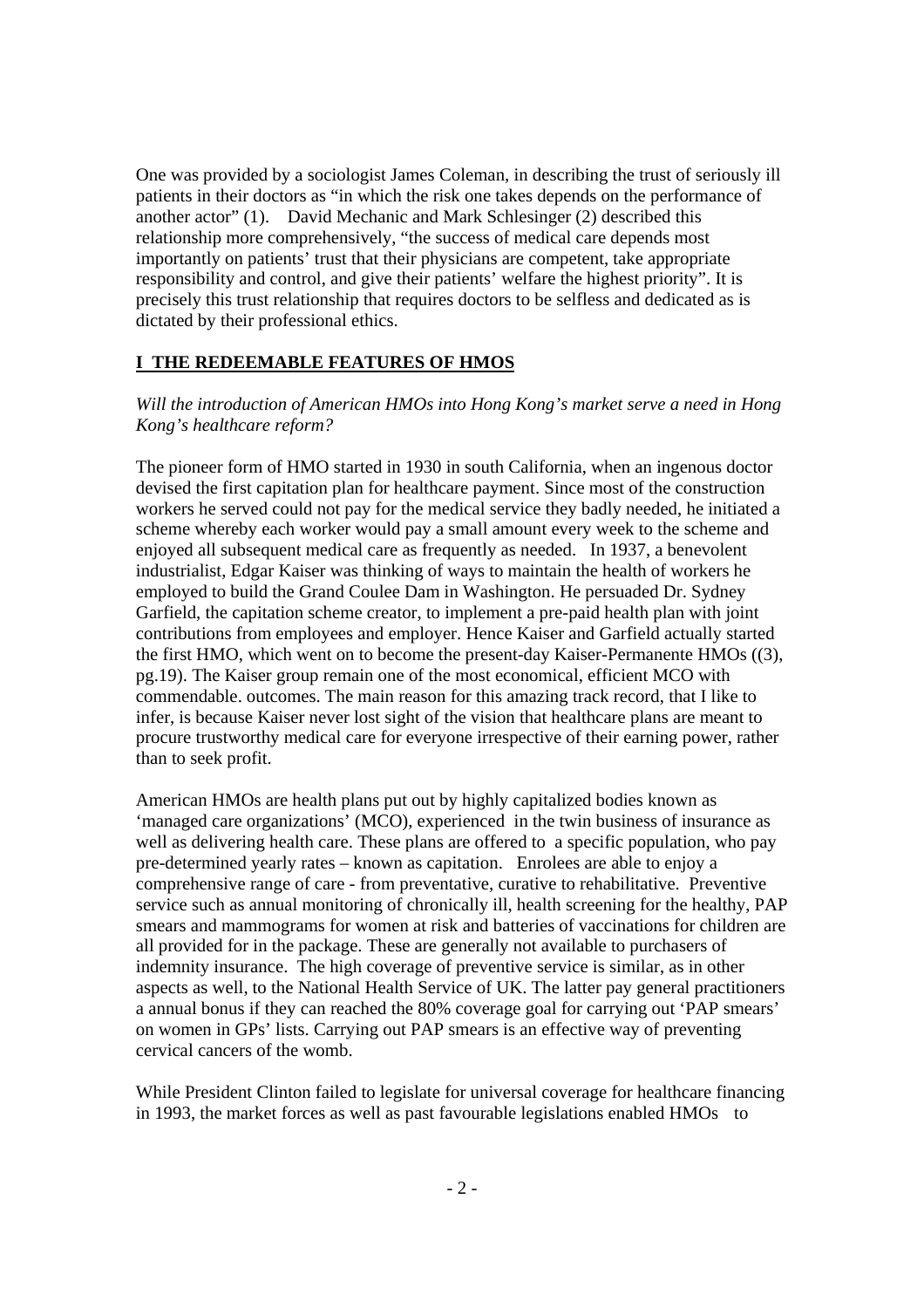dominate the healthcare insurance/plan market between 1993 to 1996. Most health insurance companies that were unwilling to increase capitalization and grapple with the business of managed care dropped out of market. Prudential, Aetna, Cigna, Blue Cross, Metropolitan Life and Travellers were some of the notable exceptions.

At that juncture, I received some applications in Hong Kong from US-returnee-doctors to join the Panel of doctors I convened for my Union. These are Hong Kong-trained specialists and primary care physicians who could not survive the upheavals. With the HMO sweep, solo doctors and those with relatively less US credentials faced service barriers. At this point, having experienced the difficulty of imposing credentialing in my Panel in the Hong Kong environment, I became a convert to the virtues of managed care. In the recruitment function of a new healthcare company, which I organized in 1996, the main speaker and a honoured guest were both health managers experienced in ways of managed care in the US.

I discuss below two positive and one negative reasons as to why Hong Kong should introduce HMOs into future healthcare scene

#### **Favourable Cost Control of HMOs**

The current climate in the  $US^{(a)}$  is rife with legislators and medical associations trying to swing legislation to favour professional autonomy and outlaw managed care. Health economists called this as 'trying to put the clock back' to pre-managed care era.

Health economists warned of the possible dire consequence of this backlash. In recent history of US healthcare, only managed care had slowed down the alarming rise in healthcare cost. David Dranove ((3), pg.162) recounted that,

"at the start of the 1990s, before MCOs took over, private sector health care spending was rising by more than 10% annually, and many experts predicted health care would account for 20% of the GDP by the year 2000. As recently as 2003, a Congressional Budget Office report pegged that figure at 18.9 %. Thanks to MCOs, private sector health care spending rose at 5% annually during the 1990s, and total spending on health care remains below 14% of GDP. Because of managed care, the 1993 Congressional Budget Office report overstated year 2000 spending by \$300 billion. It is safe to conclude that were it not for the growth of managed care, projections that health care would represent 20% of GDP would not be too far off the mark."

(a). The initial non-profit-benevolent HMOs experienced great deal of competition from late comers to the band-wagon - profit-orientated HMOs. The profit motive runs counter to the 'selfless dedication' motive of doctors. Under the 'corporate' culture of big companies, ability to cut down on referrals and technological care to patients became a norm for HMOs, doctors were encouraged to do so by being rewarded with a percentage of the profit from 'money saved'. This confusion of the purpose of healthcare had been copied by Hong Kong's first CEO of the HA when he insisted it was right to collect a handsome bonus from 'money he saved' on the top of his handsome salary.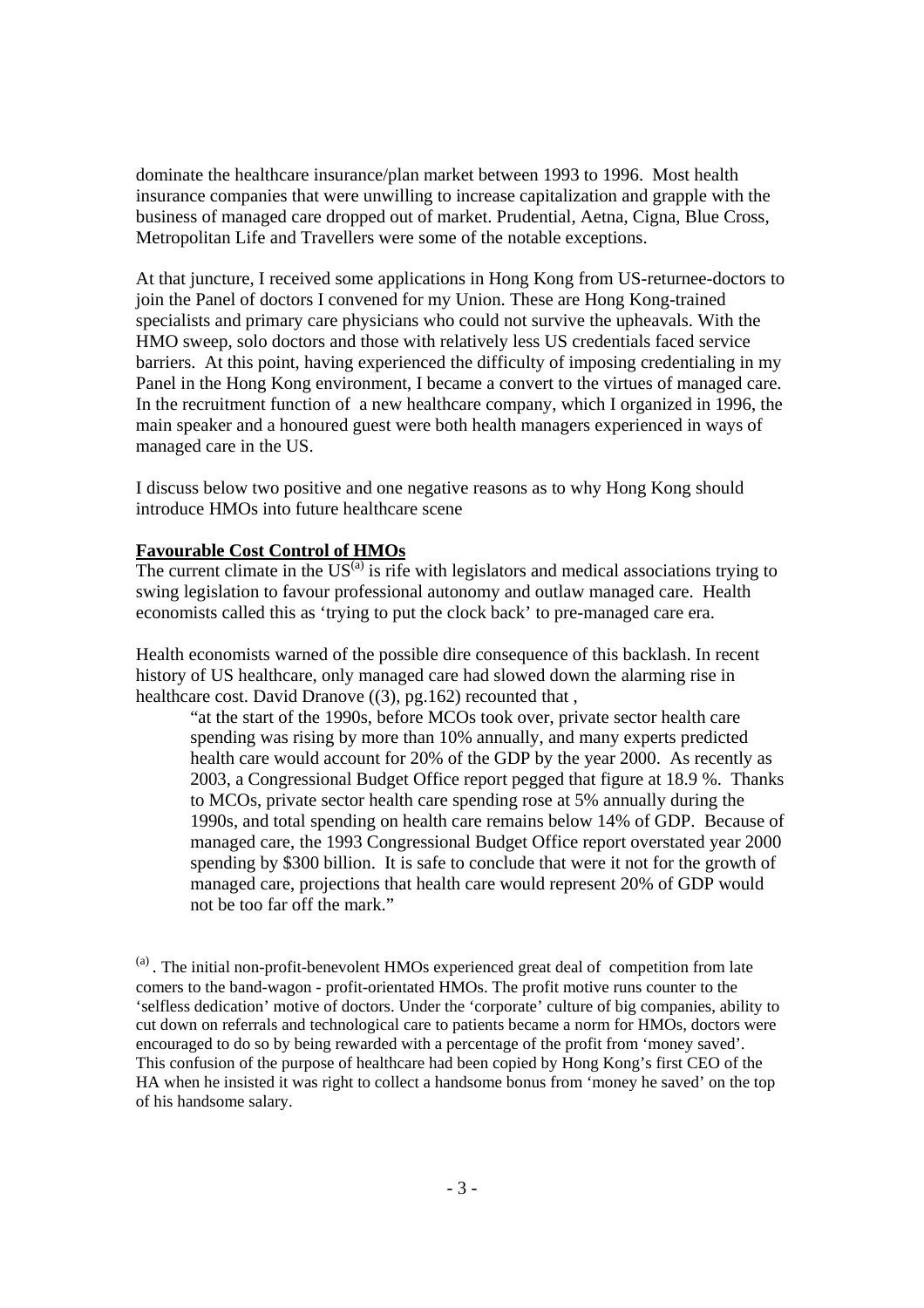With the above account, I hope to establish the first positive point for HMOs: that HMOs were started by selfless people (doctors and industrialists) to solve stringency of finances with impressive accomplishment in comprehensive healthcare delivery to enrolees. The HMO takeover of the US healthcare market demonstrated an increase in efficiency (or reduction in redundant spending) resulting in significant impact on total cost of US healthcare in the 1990s..

### **Impacts of the 'Managed Competition' and 'Internal Market'**

Health economists alluded to one factor behind the run-away cost inflation of healthcare - 'supplier-induced demand'. By this they mean that the consumption of new drugs and technology are often decided by doctors alone because the consumer (the patient) lacks the technical knowledge to make a judgement. This unchecked freedom to intensify medical procedures will result in inflationary rise in expenses. In Hong Kong, the charges of specialist doctors and private hospitals are often not very accessible information for patients. Because of these basic imperfect conditions for a market, no government will consciously plan to use the unregulated 'free' market to deliver and finance healthcare.

One-payer schemes are healthcare financing supported entirely by central government's tax dollars or a compulsory central insurance scheme. One example is UK's NHS. Around 95% of hospitalization cost in Hong Kong is dominated by the Hospital Authority which being government-run and government financed, making our system almost like a one-payer financing system. In one-payer system, because the money is distributed from top to the bottom, consumers and local agents (doctors) have very little say on how money should be spent. Hence inefficiency, lack of public and consumer participation, out-dated and non-user-orientated practises cannot be easily corrected. Consumer dissatisfaction has been rising because of increase public awareness of healthcare rights and advances in biomedicine. Inefficiency and under-funding result in long queues for medical procedures, which is really subjecting patients to the unfair way of implicit rationing.

Alain Enthoven (4) is credited as being the originator of the 'managed competition model' in the late 1970s. The central idea is to formulate conditions for ensuring that competition occuring between insurers is on the basis of cost and quality rather than risk avoidance<sup>(b)</sup>. President Clinton's aborted plan for eliminating the 46 million uninsured for health care was aiming to carry out 'managed competition' among insurers, HMOs and 'integrated delivery systems'. It was never carried out since it was rejected by both the Houses. The Netherlands adopted the concept by accepting the Dekker Report that branded the model as their aim in 1987. The Dutch reform has since then worked towards this goal in an incremental way.

(b) When the Harvard Report (on Hong Kong's healthcare delivery) invoked the idea of "money" follows the patient", what they really mean was 'managed competition'. It was widely misunderstood by the public and elites alike because of a misleading cartoon used in the Report.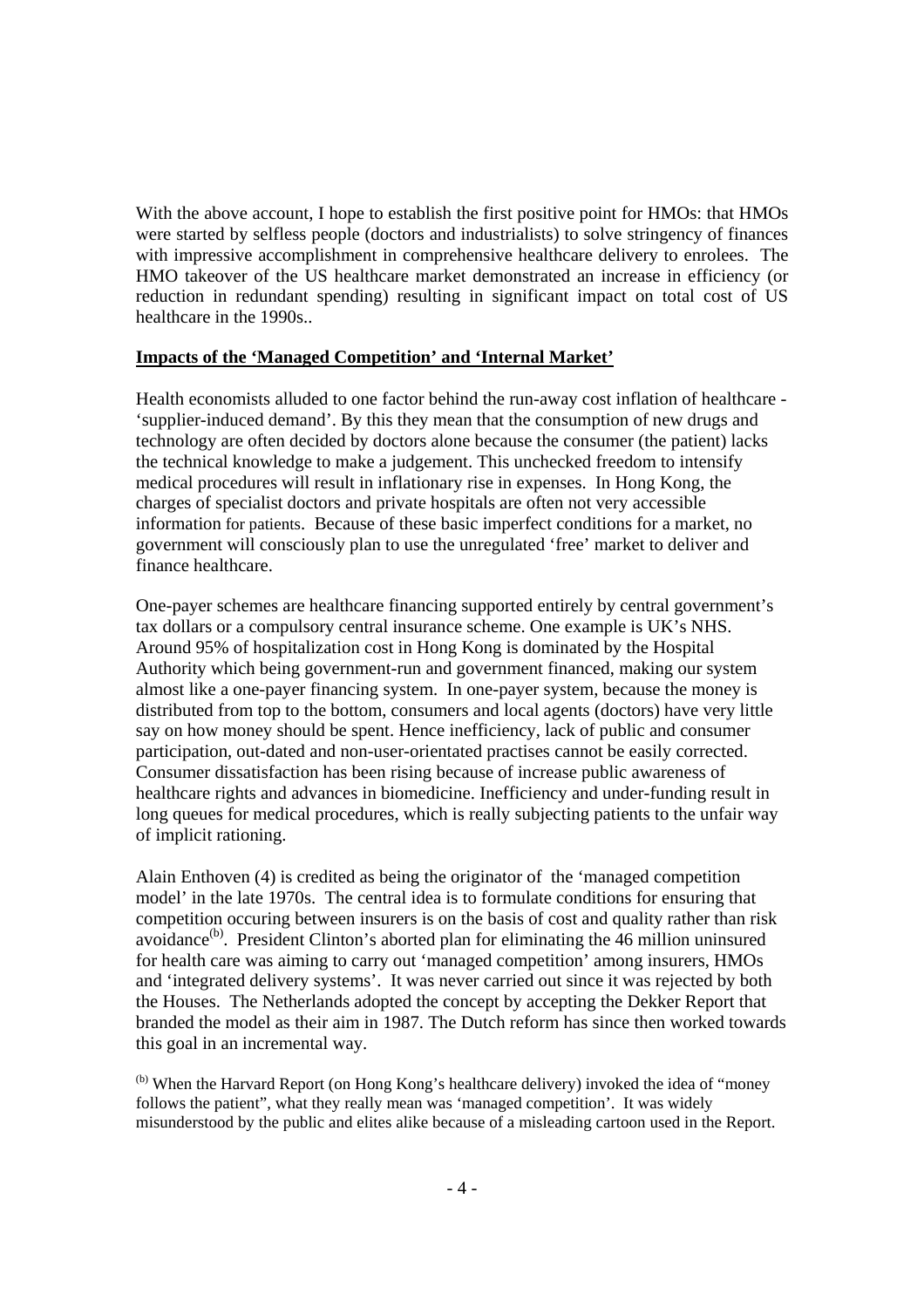Enthoven's ideas also influenced Margaret Thatcher in the 1989 reform of the monolithic NHS, resulting in a diluted form of competition. The split between purchasers (GP Fund holders & Health Authorities) and providers (hospital Trusts) created an 'internal market'. This is a tame form of competition since the providers remain in public control. The New Zealand reform also adopted the 'internal market' model where purchasers 'contract' or 'commission' services from hospitals, introducing a degree of competition between hospitals.

Almost every developed country that embarked on healthcare reform in the last decade has adopted either the 'managed competition' or 'internal market' ideas as ways to improve efficiency and quality. Quality improvement measures invariably involve opinions of end-users – patients and the public. Hong Kong's relatively small population enjoy both low taxation and a highly equitable, universal, low-cost healthcare. America is a much bigger country with *laisser faire* approach towards healthcare that has become the most expensive in the world. We should be able to weed out unreasonable aspects of managed care and adapt it to work for peoples' health. Bonus payment based on stringent control of care as well as utilization management that are unpalatable to doctors also run counter towards building up the trust relationship between doctors and patient. These are not the essence of managed care and can be excluded in Hong Kong's version.

### **American Consumer-Driven Health Care**

There are sufficient hints dropped that the Administration seems to favour importing the present American 'solutions' to healthcare financing – in the form of Health Saving Accounts and 'high-deductible health plans (HDHPs). This is most unfortunate. US healthcare is the most expensive in the world, yet it achieves relatively poor health outcomes by OECD standard and fails to insure 16% of its population. The backlash against managed care has resulted in yet further cycles of inflationary pressure. The resort to consumer-driven health care (HSA combined with HDHP) is a desperate measure which is highly faddish and unproven (to control cost). Health economists have predicted its failure to control costs. Early reports from the Commonwealth Fund's survey (8) has already shown that consumer-driven health plans achieved higher out-ofpocket costs, lower satisfaction, more missed health care among patients who bought such plans. The only laudable feature was greater cost-consciousness among consumers.

If HSA s and HDHPs are carried out in Hong Kong as a solution to our healthcare financing problem, it would destroy two long-held lauded qualities of our healthcare: Universal coverage and high equity. That amounts to accepting the fact that 'a caring society' is no longer a desirable and commonly shared core value for Hong Kong people. Hong Kong will do better to bring in HMOs with high degree of regulation and compulsory health insurance for financing.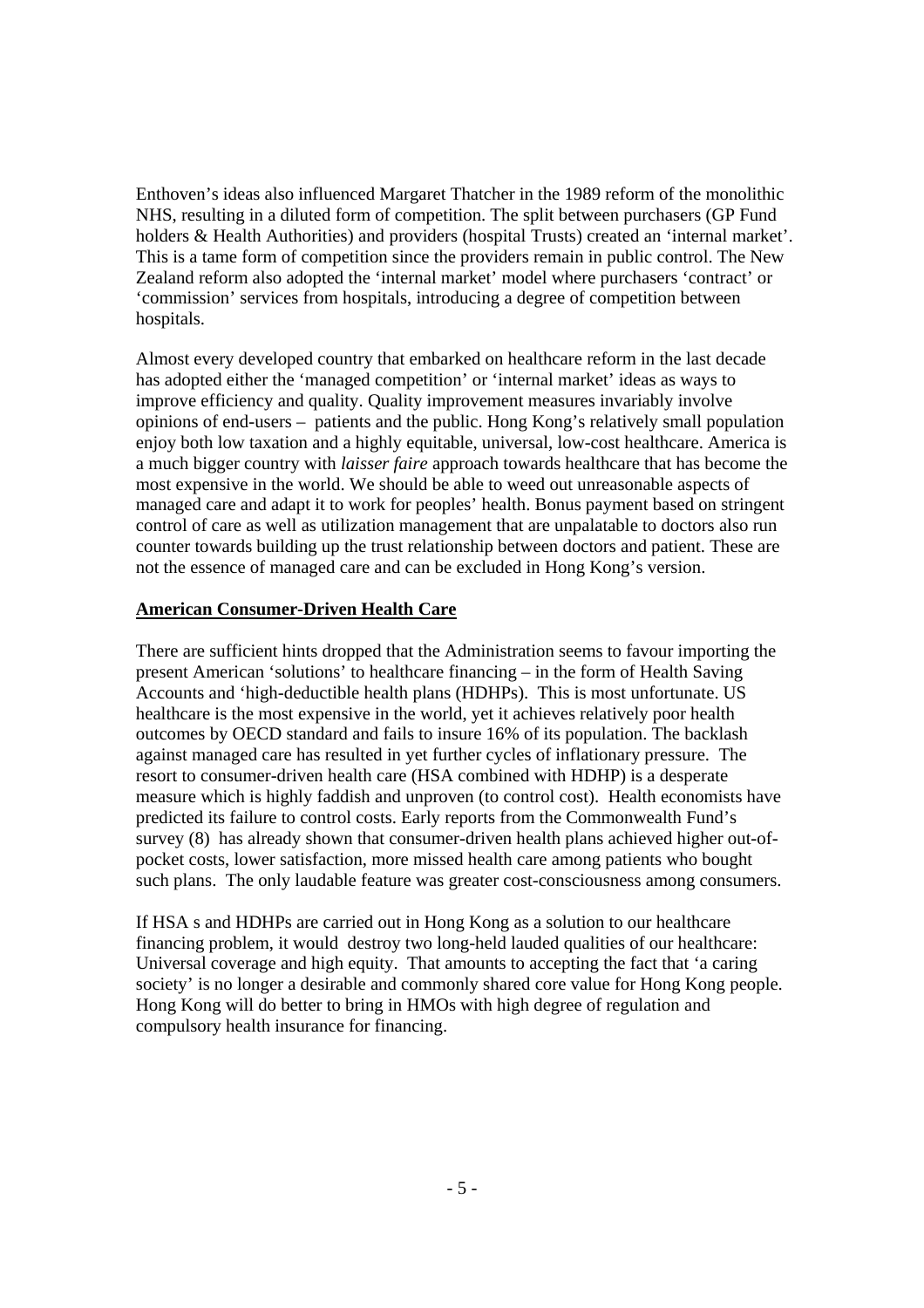# **II REGULATION OF HONG KONG'S MANAGED CARE**

*Should managed care and health insurance be regulated in Hong Kong?* 

## **Reasoning on First Principles**

Currently, not only managed care is unregulated, health insurance companies and health management companies and large doctors' groups are all not regulated. The argument that favours maintaining status quo say that these entities are governed by the Business Licensing act, Medical Council's Code of Conduct for Doctors and Insurance Companies Act. If we single out the doctors and companies featuring doctors as as a group provider, it is rather illogical to say the Code that regulate individual doctors can also regulate the company/group practice. When a doctor operates a solo practice, she/he is responsible for every aspect of her/his practice, such as drug purchasing, dispensing and administration. It is not reasonably to require a doctor to be answerable to every aspect of the practice when she/he works in a large group practice/company. The company concerned should delegate the group responsibility of drug and vaccine purchase to other professionals in an ethical way. Large groups undertake division of labour, hence individuals cannot be responsible for areas delegated to other workers. The need for regulating companies and large groups that deliver healthcare is obvious because medical care have special ethical requirements.

## **Hong Kong's Managed Care**

The most cogent reason on the need for regulation is evidence of the detrimental effect of health insurance companies/groups' functioning on traditional culture of trust between patients and doctors.

- 1) Medical discount cards are being pushed as sweeteners for the sale of credit cards, life insurance and other non-health-related products. With 6,000 doctors, including hundreds of under-utilized specialists competing for the limited primary care market, many doctors succumb to the "cheap payment is better than no patients" pressure. This damages the professional reputation of doctors, and is not helpful in building rapport between doctors and patients.
- 2) A doctors' panel run by an well known insurance company (with affiliation to its The US) are being sold as 'managed care' type of arrangement. Two years' ago, during its attempt to recruit me as a provider, refused to name the doctor who was acting as convenor. The primary care panel also contained names of specialists, causing possible confusion to patients. How could patients and provider-doctors ensure an ethical service when they did not even know who set the rules for the panel?
- 3) A local doctors' group with sufficient capital purchased the majority ownership of a chain of practicing doctors' clinics. The Group's common practice is to move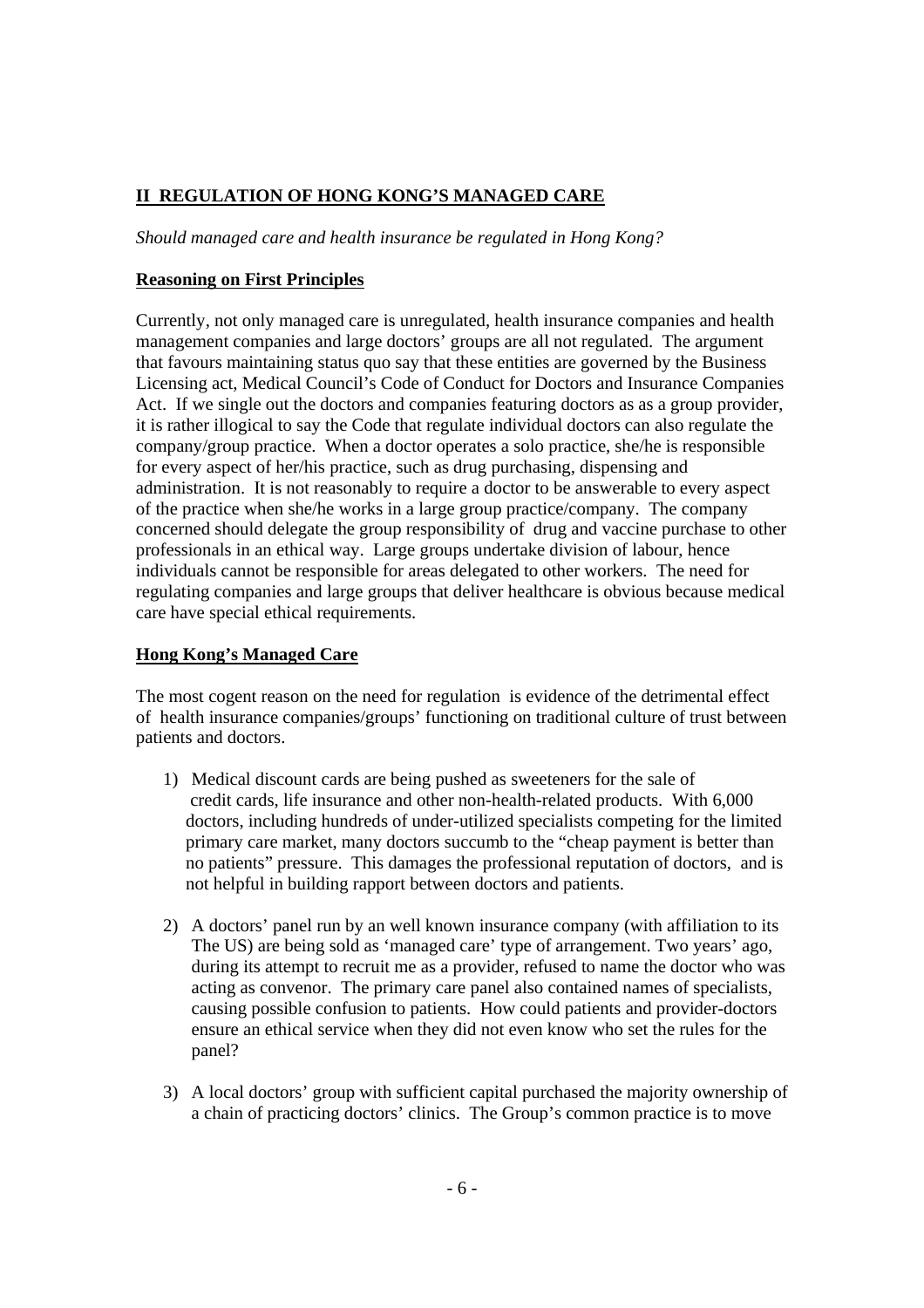the original owner-doctor to another clinic. The end-effect of the 'musical chair' realignment of doctors seems to establishment patients' loyalty to Group rather than to individual doctors. While all these are perfectly legal, one would wonder at the ethics of destruction of patient-doctor long-term relationships.

My contention is that, in the absence of regulatory rules, medical providers/insurers manage healthcare services, with or without undeclared managed care techniques, will have no need to be transparent and ethical professionally. Being motivated mainly by profit seeking, what makes money goes. While profit-seeking HMOs in the US, operating under the tough US regulatory system, still commit acts that run counter to a caring service, it is indefensible to let Hong Kong's healthcare companies go unregulated.

## **III NEW LEGISLATION NEEDED TO CONTROL HMO**

### *What innovative legislations and regulatory framework are needed to enable HMOs to function for peoples' health in Hong Kong?*

Two papers (5,6) that examined regulation of health insurance in the US allow us to gauge the problems society face when large sections of the population depend on provider-insurance organizations for continuous healthcare. Much of the principles and reasoning will apply to any jurisdiction, but considerable modification will be needed if Hong Kong were to legislate laws to control HMOs. The following discussion will only focus on legislation that can control entities working with managed care.

HMOs in the US are run by giant corporations. To give some examples by 1990s, out of 6,000 acute hospitals in the US, VHA, an alliance of non-profit hospitals, owned 1,800. Premier, another non-profit alliance owned 1,700 while Columbia/HCA, the largest investor-owned hospital system, owned 320 hospitals (7). Any single one of these can easily have capitals many fold of Hong Kong's HA. If free rein is given to them, one or two American HMO can easily dominate the private healthcare scene. Such a scenario would not be conducive towards competition, not to say the unacceptable situation that board rooms in New York should determine how local doctors should act. To ensure that Hong Kong's providers and doctors retain some degree of autonomy from foreign corporate control, it is necessary to limit the size of corporate ownership.

Overbay and Hall (5) described Risk-Bearing Provider Groups (RBPG). The projected example of RBPG is the 'physician-hospital organization' (PHO), described as "consisting of at least one hospital and one physician practice group that accepts partial or full capitation for at least some of its patients." PHO acts as subcontractors for HMOs ('downstream capitation') but also offer capitated health plans to smaller sized populations. The case were made for them to be exempted from the vigorous capital reserve requirement because the 'service contract' nature of agreements will allow a PHO to fulfil its contract even if it underestimated the cost of premium at the time of signing.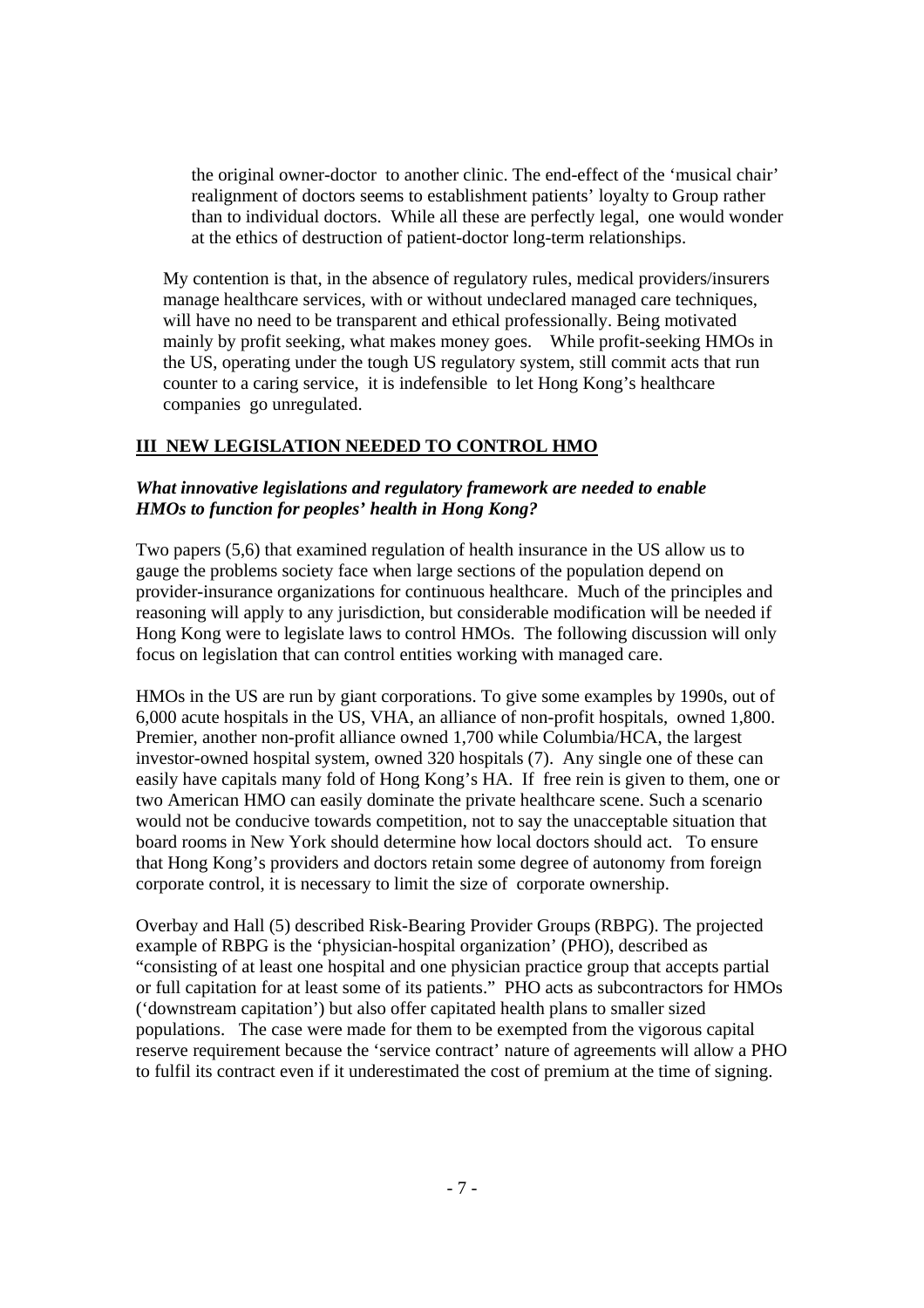The Hong Kong law that regulates managed care should exclude any organizations other than the defined MCOs from operating capitated health plans. RBPG can be any of the the two types of organizations: PHO ('provider-hospital organization' which is modified from its original words because the word 'physician' carries a 'specialist in internal medicine' connotation) and 'primary care network organization' (PCNO). These two types of provider-organizations are already in operation in health provision, except that the payment is usually by fee-for-service and not capitation.

### **SUGGESTED CAPITAL AND OWNERSHIP REQUIREMENTS FOR HONG KONG MANAGED CARE ORGANISATIONS**

|             | <b>Mandatory</b><br><b>Working</b><br>Capital | <b>Insurance Co.</b><br>&/or HMO<br>Ownership | <b>Local Hospital</b><br>$\&/or$<br><b>Medical Group</b><br>Ownership | Provider-<br><b>Doctors</b><br>Owner-<br>ship $(a)$ |
|-------------|-----------------------------------------------|-----------------------------------------------|-----------------------------------------------------------------------|-----------------------------------------------------|
| <b>HMO</b>  | <b>HK 5 million</b>                           | Not more than                                 | Not more than                                                         | At least                                            |
| (new HK)    |                                               | 40%                                           | 50%                                                                   | 10%                                                 |
| <b>RBPG</b> | HK \$500,000                                  | Not more than                                 | Not more than                                                         | At least                                            |
| (new HK)(b) |                                               | 30%                                           | 30%                                                                   | 40%                                                 |

- (a) Provider-doctors ownership: in US State laws (5), if a high component of the contracted service is delivered by the owners themselves, the managed care entity carries relatively little capital loss risk, therefore can be exempt from insurance laws and required much lower working capital.
- (b) RBPG (Risk-bearing Provider Group): in Hong Kong, this new managed care entity can either be a Provider-Hospital Organization (PHO) or Primary Care Network Organization (PCNO).

## A straight-forward definition of *MCOs in Hong Kong* will be *any healthcare company that enters into contractual agreement(s) with residents, companies or other healthcare entities to deliver healthcare service by capitation (pre-paid, fixed premium per head).*

Needless to say indemnity insurance companies and other non-managed care entities will not be allowed to contract health service by capitation, with the exception of GP Groups or specialist doctors of less than 5 partners.

The diagram below summarizes the difference in regulatory jurisdiction that are needed to govern the various stake-holders in healthcare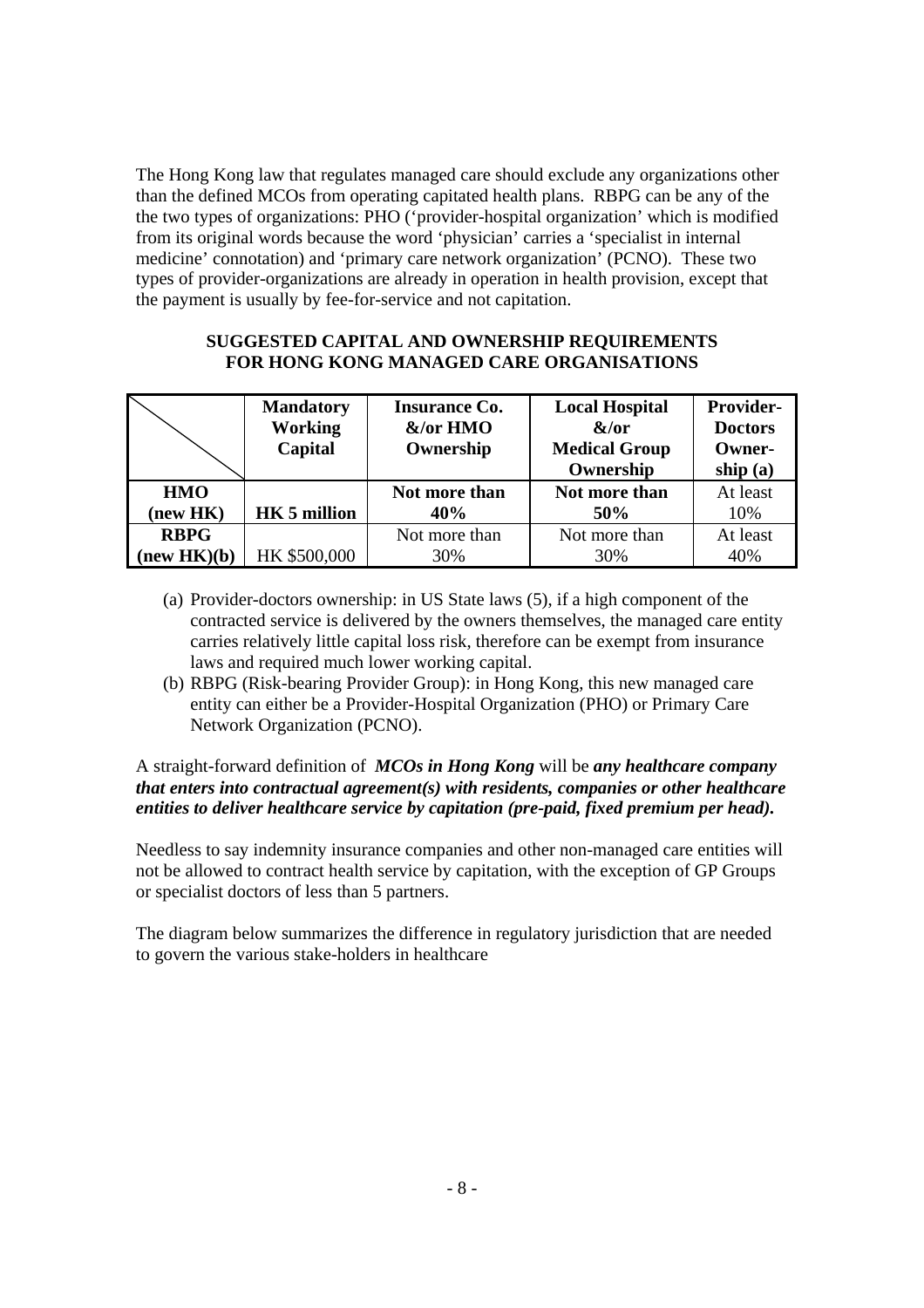

#### **References**

- (1) Coleman, J. , 'Foundations of Social Theory', pg 91, Cambridge, Harvard Univ. Press, (1990).
- (2) Mechanic, D & Schlesinger, M., "The impact of managed care on patients' trust in medical care and their physicians." Journal of the American Medical Association 275 : 1693 – 1697 (1996).
- (3) Dranove, David, 'The Economic Evolution of American Health Care: from Marcus Welby to Managed Care', Princeton University Press (2000).
- (4) Flood, C.M., 'International Healthcare Reform: A Legal, Economic and Political Analysis', Routledge, London (2003).
- (5) Overbay, Allison & Hall, Mark, "Insurance regulation of providers that bear risks", Am. J. of Law & Medicine, 22 (2 & 3) 362-387 (1996).
- (6) Jost, T.S. & Hall, Mark A., "The role of state regulation in consumer-driven health care", Am. J. of Law & Medicine, 31 395-418 (2005).
- (7) Coddington, DC, Fischer, EA, Moore, KD, & Clarke, RL, 'Beyond Manged Care' pg. 193, Jossey-Bass, San Francisco (2000).